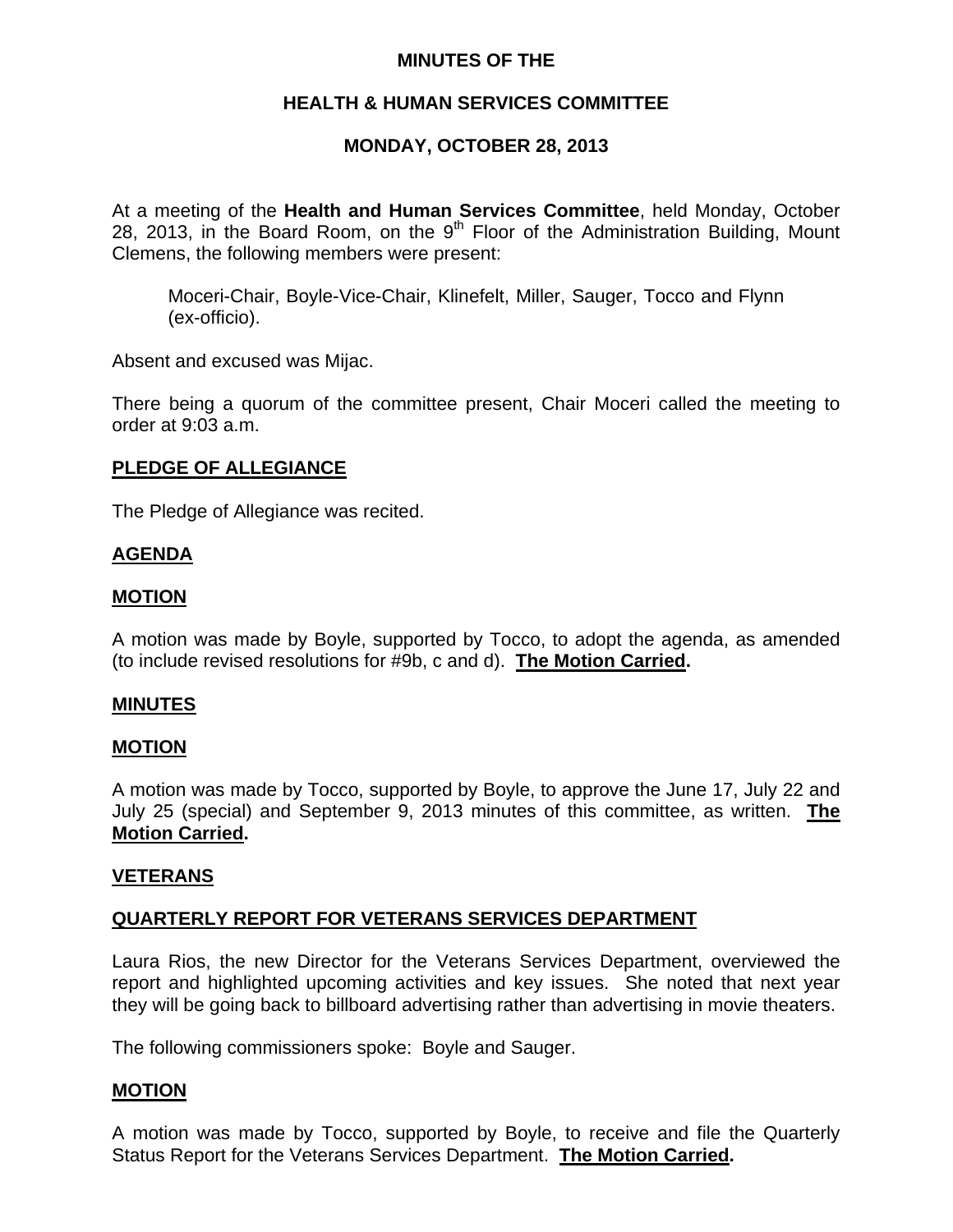## **COMMUNITY SERVICES**

## **BUDGET AMENDMENT/CSA/HOME INJURY CONTROL**

Joe Cook, Division Director, provided an overview.

### **MOTION**

A motion was made by Tocco, supported by Sauger, to forward to the Finance Committee a recommendation to approve a budget adjustment increase in the amount of \$7,021 to the Community Services Agency's Home Injury Control grant budget; further, this budget action addresses budgetary issues only. It does not constitute the Commission's approval of any County contract. If a contract requires Commission approval under the County's Contracting Policy or the County's Procurement Ordinance, such approval must be sought separately.

The following commissioner spoke: Boyle.

Chair Moceri called for a vote on the motion and **The Motion Carried.** 

### **BUDGET AMENDMENT/CSA/VETERANS AND FAMILIES GRANT**

#### **MOTION**

A motion was made by Tocco, supported by Klinefelt, to forward to the Finance Committee a recommendation to approve a request to amend the previously approved Community Services Agency's budget with an increase of \$435,000 for Fiscal Year 2013/2014 (Supportive Services for Veterans and Families Grant); further, this budget action addresses budgetary issues only. It does not constitute the Commission's approval of any County contract. If a contract requires Commission approval under the County's Contracting Policy or the County's Procurement Ordinance, such approval must be sought separately.

Joe Cook stated that this is their first grant and the funds will be used to assist approximately 150 veterans who are homeless or at risk with home assistance.

The following commissioners asked questions of Joe Cook and Gary Cutler: Tocco, Moceri, Klinefelt, Boyle and Flynn.

Chair Moceri called for a vote on the motion and **The Motion Carried.** 

### **CONTRACT AMENDMENT/CSA/JUDSON CENTER-EARLY HEAD START**

Joe Cook explained that Judson Center is unable to sign a five year contract so the contract has been amended and the budget has been modified to show a one year period during FY 2013-14.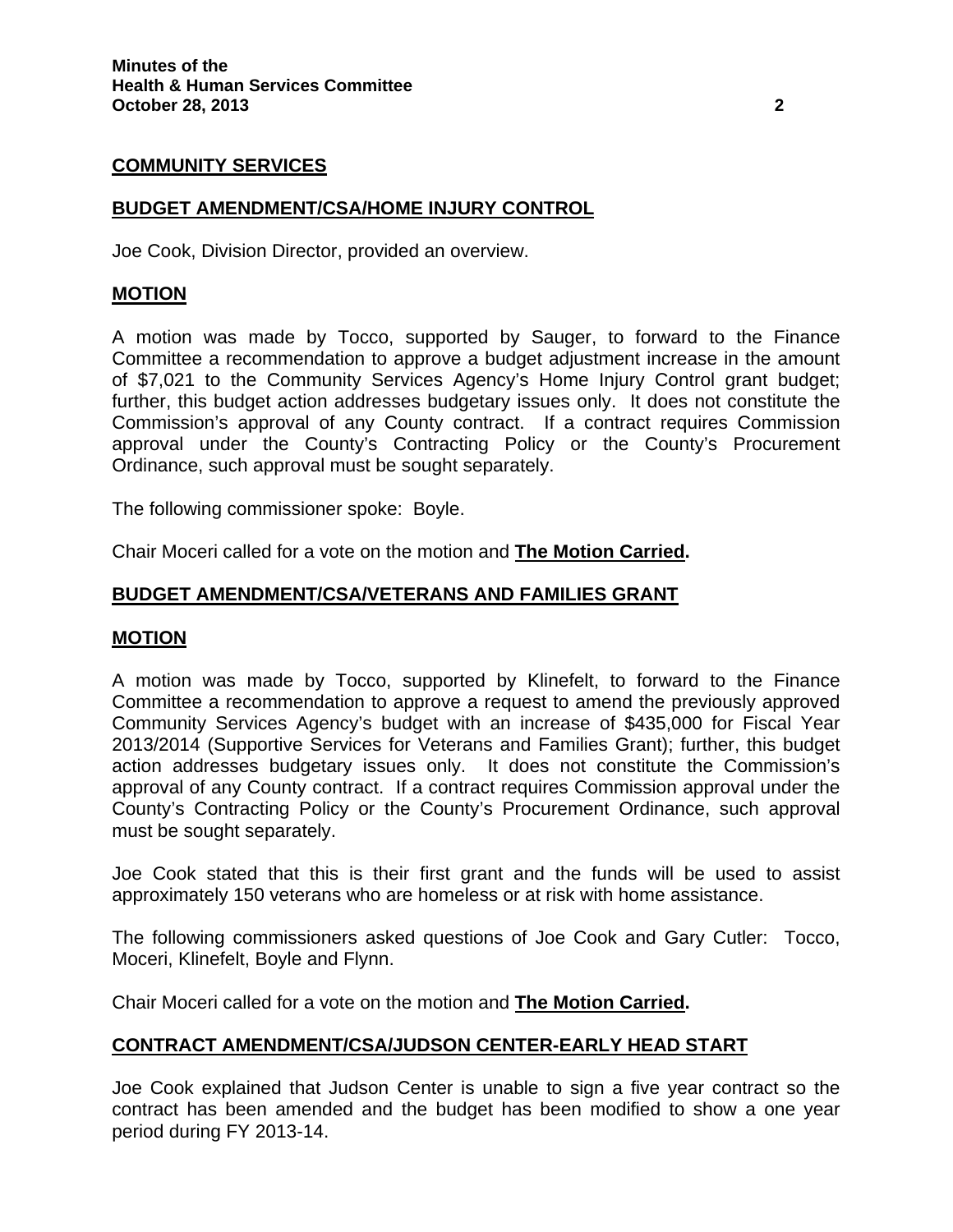## **MOTION**

A motion was made by Boyle, supported by Klinefelt, to forward to the Finance Committee a recommendation to approve a contract amendment with Judson Center for home-based services for Community Services Agency's Head Start 0-5; further, a copy of this Board of Commissioners' action is directed to be delivered forthwith to the Office of the County Executive.

The following commissioner asked questions of Joe Cook and Kathleen Nicosia, Head Start Director: Boyle.

Chair Moceri called for a vote on the motion and **The Motion Carried.** 

## **HEALTH**

# **DISCUSSION ON MEDICAL EXAMINER: EMPLOYEE VS. CONTRACTOR ANALYSIS**

Chair Moceri explained that a request by Commissioner Vosburg was submitted to the Office of County Executive regarding the rationale for why Dr. Spitz was a contractor for Macomb County rather than an employee. Input from St. Clair County and preliminary analysis that was conducted by Board staff was provided.

The following commissioners asked questions of Andrew Kim, Director of Legislative Affairs: Klinefelt and Flynn.

Commissioner Klinefelt referred to the IRS finding and requested a formal legal opinion pertaining to that issue.

Steve Gold, Director, Health and Community Services Department, provided a status report on the Medical Examiner issue.

### **MOTION**

A motion was made by Tocco, supported by Sauger, to receive and file the information provided on the Medical Examiner issue of employee vs. contractor analysis. **The Motion Carried.** 

## **DISCUSSION ON 08-08-13 RFI RESPONSE FROM OCE ON REJECTED DIGNIFIED REMOVAL SERVICES CONTRACT**

Chair Moceri noted that the contract was not approved by the Board and no follow-up has been received related to how the Office of County Executive is moving forward with these services or funding of these services.

The following commissioners spoke: Klinefelt and Moceri.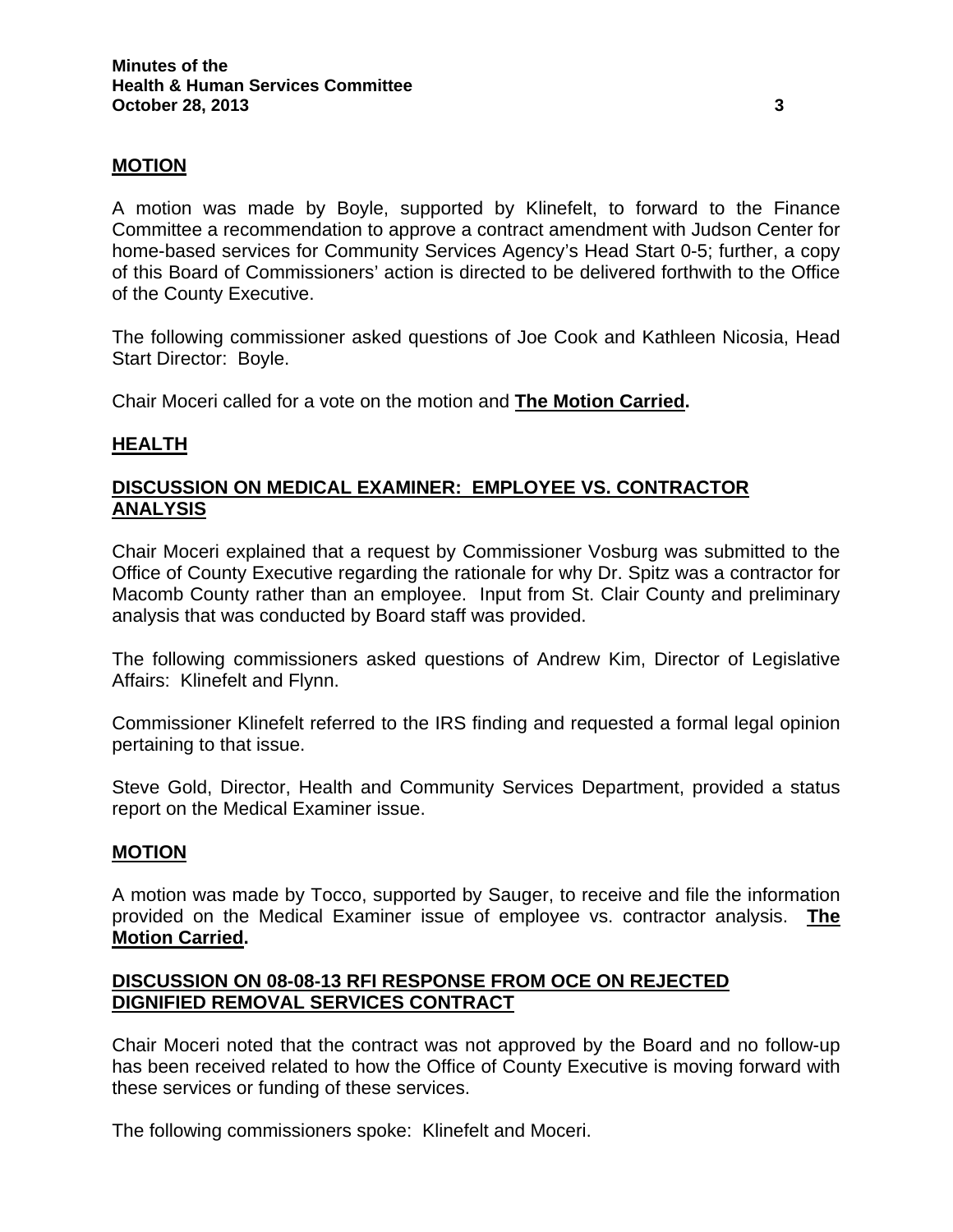Steve Gold gave an update on the status of removal services.

The following commissioners asked questions of Steve Gold and John Schapka, Corporation Counsel: Boyle, Klinefelt and Flynn.

## **MOTION**

A motion was made by Klinefelt, supported by Boyle, to receive and file the information provided on the rejected Dignified Removal Services contract issue. **The Motion Carried.** 

## **HHS COMMITTEE CHAIR ITEMS**

## **ADOPT A PROCLAMATION IN SUPPORT OF OCTOBER AS DOMESTIC VIOLENCE AWARENESS MONTH IN MACOMB COUNTY (OFFERED BY MOCERI AND TOCCO)**

## **COMMITTEE RECOMMENDATION – MOTION**

A motion was made by Klinefelt, supported by Boyle, to recommend that the Board of Commissioners adopt a proclamation in support of October as Domestic Violence Awareness Month in Macomb County. **THE MOTION CARRIED.** 

**ADOPT A RESOLUTION SUPPORTING THE OLDER AMERICANS ACT REAUTHORIZATION ACT OF 2013 (S. 1562) TO REAUTHORIZE AND IMPROVE THE OLDER AMERICANS ACT OF 1965 AND MODERNIZE PROVISIONS TO HELP SENIORS REMAIN INDEPENDENT IN THEIR HOMES AND COMMUNITIES (OFFERED BY MOCERI AND TOCCO)**

A revised resolution was distributed.

# **COMMITTEE RECOMMENDATION – MOTION**

A motion was made by Klinefelt, supported by Boyle, to recommend that the Board of Commissioners adopt a resolution supporting the Older Americans Act Reauthorization Act of 2013 (S. 1562) to reauthorize and improve the Older Americans Act of 1965 and modernize provisions to help seniors remain independent in their homes and communities. **THE MOTION CARRIED.** 

# **ADOPT A RESOLUTION SUPPORTING THE WORKFORCE INVESTMENT ACT OF 2013 (S. 1356) TO REAUTHORIZE THE WORKFORCE INVESTMENT ACT OF 1998 AND MODERNIZE THE NATION'S WORKFORCE DEVELOPMENT SYSTEM (OFFERED BY MOCERI)**

A revised resolution was distributed. Board Chair Flynn requested to be added; there were no objections.